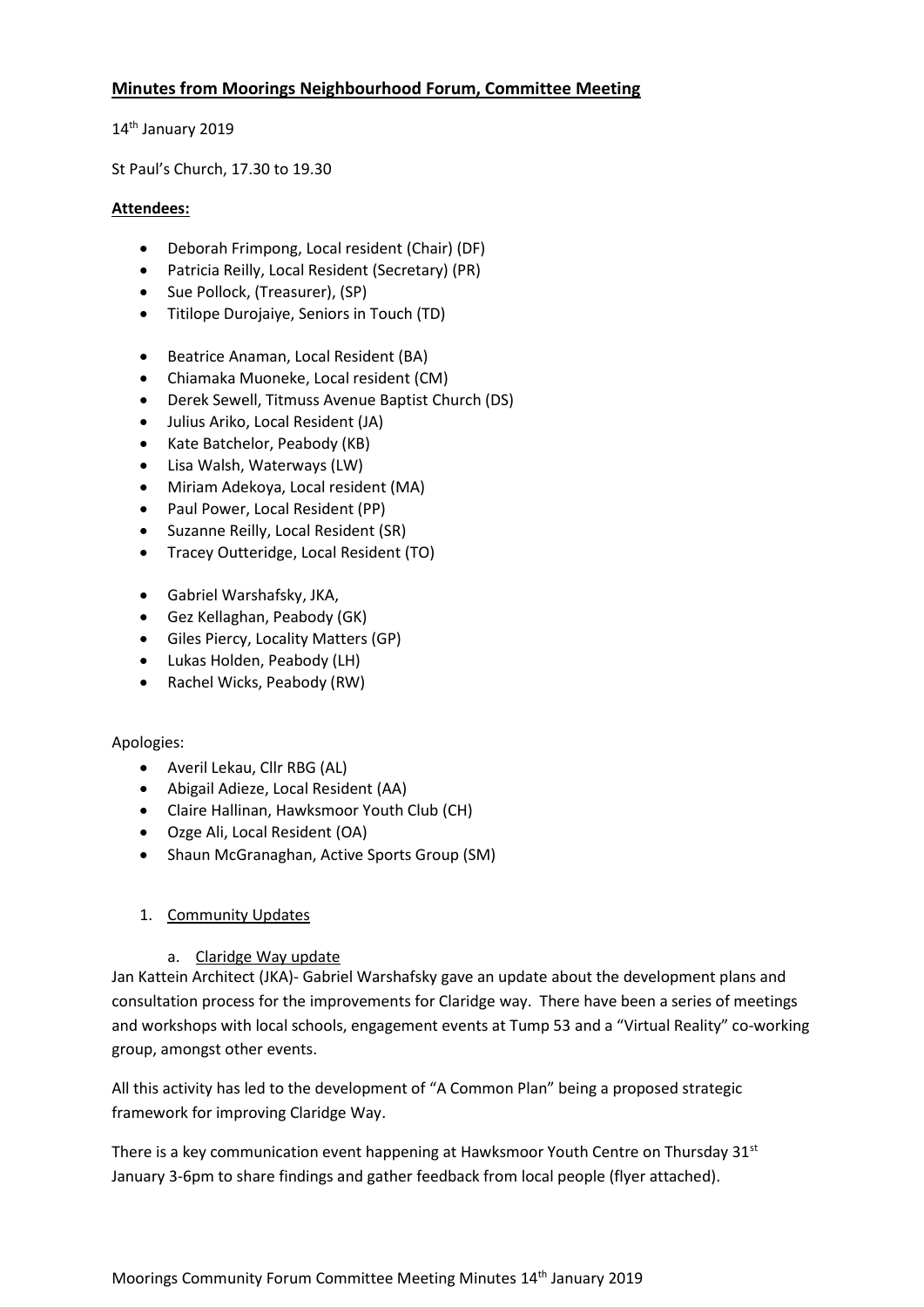## b. Overview of Peabody's Socio-Economic team

Gez Kellaghan talked through an overview of Peabody's socio-economic team. The presentation will shortly be posted to the Moorings websit[e https://mooringsneighbourhoodforum.home.blog/](https://mooringsneighbourhoodforum.home.blog/)

This is a helpful overview of the work that Peabody does across four aims:

- 1. Thriving local economy, inclusive of the existing community
- 2. Progressive children and young people achieving their potential
- 3. An active healthy and "well" community
- 4. Exceptional services for all including the most vulnerable

The work of the Socio-Economic team overlaps with some of the priority areas of the Forum and GK suggested a more in-depth discussion if helpful, at a future meeting.

#### c. Titmuss Avenue update

KB mentioned that when eventually refurbished / redeveloped (Nov 2020) as part of the Good Growth fund the Peabody socio economic team will move into the old social club building. This will be alongside other services and uses that the community will have a significant say in.

In the meantime, the team are planning to move into the old "Team Gallions" building (also known as the old Police Station). This is likely to happen in the spring of 2019 and c.13 Peabody community focused staff will be involved in this move.

Peabody are also talking to Saint-Gobain who are hoping to also make use of the space to offer training to local people in construction. They will work with young people aged 16-29, to set and achieve individualized development plans for education, leadership, and employment.

TR asked if there would be space in the building for Radio Thamesmead and possibly other organisations such as the Neighbourhood Forum and Earwig Press. KB noted that there will be space for these activities in the old social club when it is refurbished and in the meantime groups can continue to meet at the community spaces available across The Moorings. For example, the Earwig Press meets regularly at Tump 53.

#### Action 1 - TR to contact Gez Kellaghan to discuss potential

2. Minutes of previous meeting and actions:

The minutes were agreed subject to one minor name spelling alteration

We discussed setting up a What's App group and was agreed that this would be another good way to communicate certain information (e.g. times and dates of meetings reminders etc to forum members)

#### Action 2 - GP to set up What's App group

#### Action 3 - also agreed to set up Trello group - TD to arrange

TR asked for volunteers to support management of the Facebook and Twitter accounts

#### Action 4 - All contact TR of you can help with this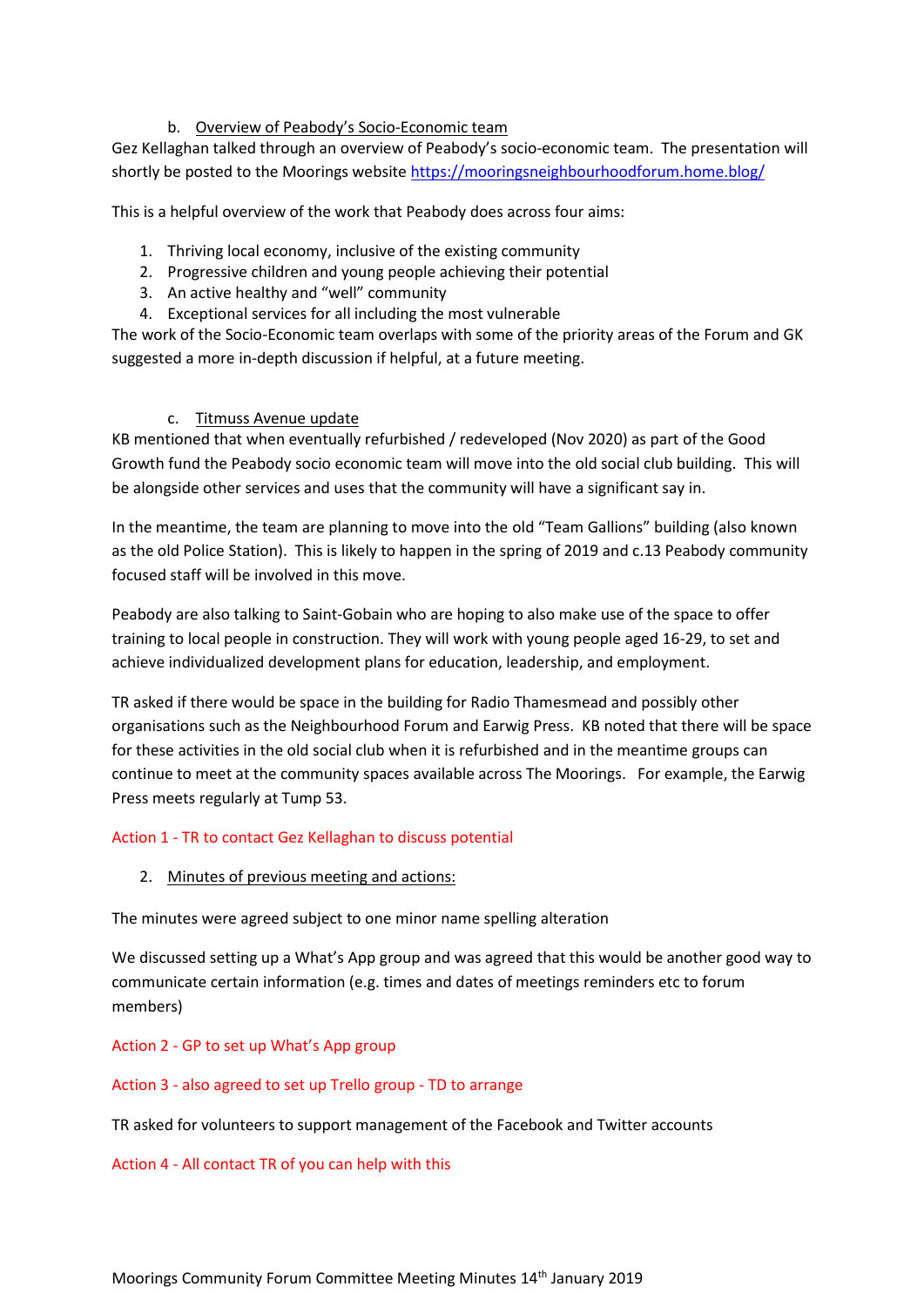There was a discussion about the relationships between the Moorings NF and the distribution of the Earwig Press and the Moorings Newsletter.

Action 5 - LH to share map with members of committee showing where these are distributed

3. Draft constitution

GP had shared, prior to the meeting, a draft constitution for the Moorings NF. This will be discussed when GP and DF and others meet with RB Greenwich on 16<sup>th</sup> January 2019. Following that meeting feedback from RBG will be shared

Action 6 - GP to share feedback after meeting with RBG

Action 7 - Following that feedback a revised draft constitution will be created and shared by GP

4. Roles of committee members

As requested by SP we discussed the role descriptions for the committee members

Action 8 - all committee members to review the draft role description set out in the draft Moorings Forum constitution and advise GP of any changes

Action 9 - TR to send out further information about the National Council for Voluntary Organisations (NCVO) and useful examples they may have relating to role descriptions and access to online training that could be freely available to members

TR raised the issue of committee members recording their time spent on Moorings Forum related activity

Action 10 - TR to send information about this along with request to send her estimates for time spent to date

#### 5. Community Engagement

We discussed the survey. To date c.70 forms have been completed on line and we have another c.40 to add from paper-based applications. Through the community engagement work done over the last eight week we are confident that we will, get more surveys completed - however we do want to get at least 200 done and would welcome any support to help promote the survey to local people and stakeholders

#### Action 11 - all promote the survey

There are several events coming up in the Moorings and our aim would be to have a list of events posted to the Moorings website and shared with local people.

Action 12 - all send GP details about up and coming events

#### Action 13 - TD add details about events to Moorings website

Logo - Tricia is going to be creating a competition for designing a new logo for the Moorings Forum. DS made a plea for the logo to be simple and not requiring detailed explanation for it to make sense – hopefully will be part of the judging criteria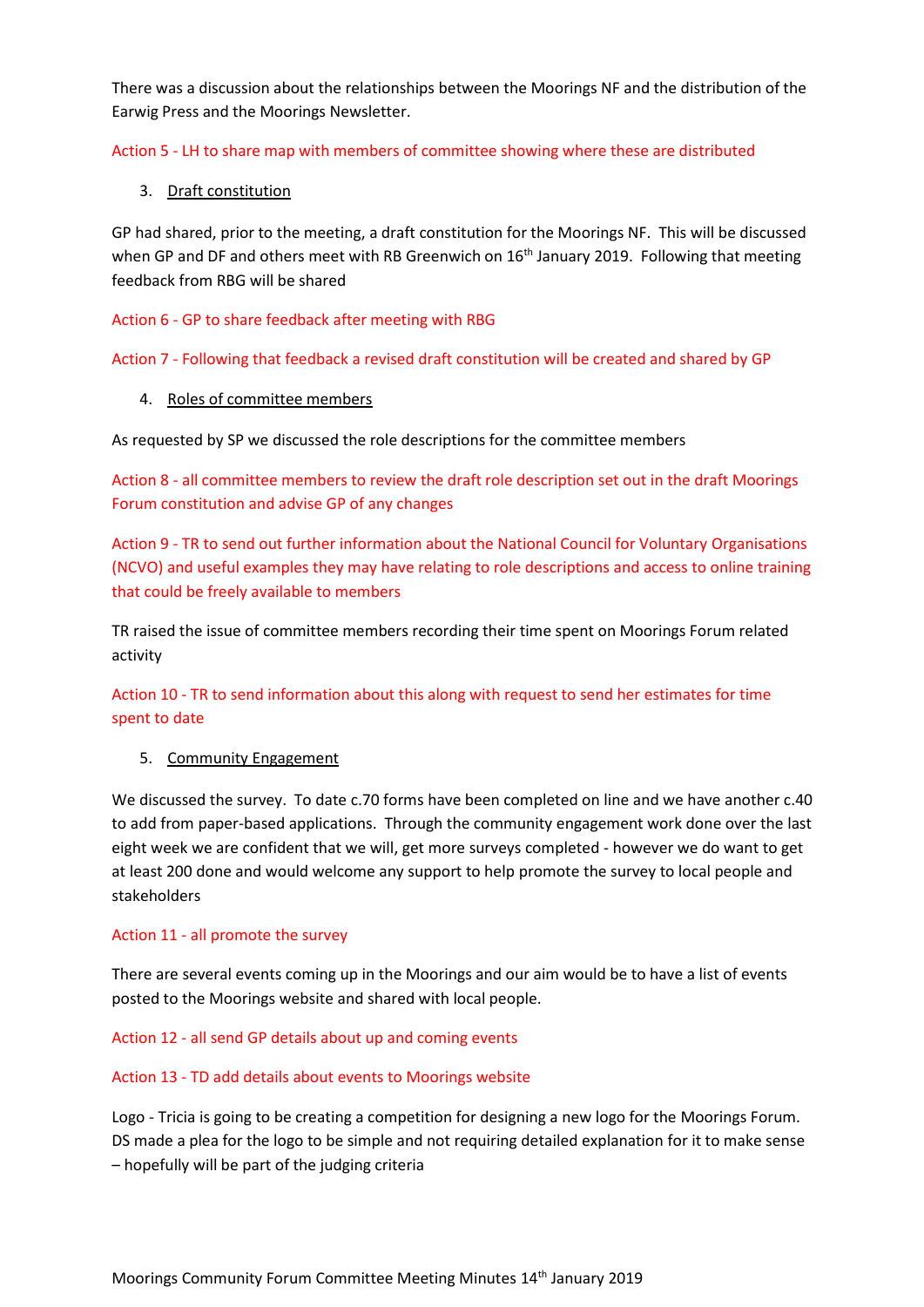### Action 14 - TR to send details about logo competition once developed

## Action 15 - all let TR know if you want to be a judge

## 6. Budget and Financing

KB mentioned that Peabody have set aside £10,000 to support the Moorings Neighbourhood Forum over the next year (April 2019 to March 2020). Peabody are keen for the forum to determine how this money should be spent and it was agreed the best way for this to happen would be for a small group to meet to develop a budget for the forum

There is also some potential further budget (c. £3k -£4k) available from Locality to support the Forum but would more likely be available after securing designation from RB Greenwich

DF and GP and others, will be meeting RBG on Wednesday 16<sup>th</sup> January and will also enquire about funding from them

KB made clear that funding for support for Giles Piercy comes to an end at the end of March 2019 any further request for support from Giles would need to be agreed as part of any budget setting process (see action below)

Action 16 - a sub group needs to be set up to look at developing a budget for next year for the forum. SP to set up this group (TR, DF, TD and LW said they would be interested in supporting this?

7. Recruiting deputy Chair

We will aim to appoint the deputy chair at the AGM on the 28<sup>th</sup> January

Action 17 - GP to send out details of the application process to all forum members but specifically both PP and MA who have expressed interest in the post

- 8. AOB
	- a. Tour of Thamesmead community spaces

Action 18 - TR to discuss with GK/RW about dates for doing this and will be shared with committee. KB will follow up with a site visit to community spaces and models across London that may provide some good examples to support the design development of the old social club.

b. Plastic Free shop

Action 19 - TR to discuss with RW - there could potentially be in kind support to get something set up would need to speak with David Bussey, Peabody

#### c. Winter support

Peabody do a lot around this already but there was an aspiration for the Moorings NF to see if it could augment (through volunteering) what Peabody already does.

### Action 20 - TR to discuss with GK and feedback

d. Community First responders and defibrillators

Action 21 - TR to discuss with Steph at Peabody